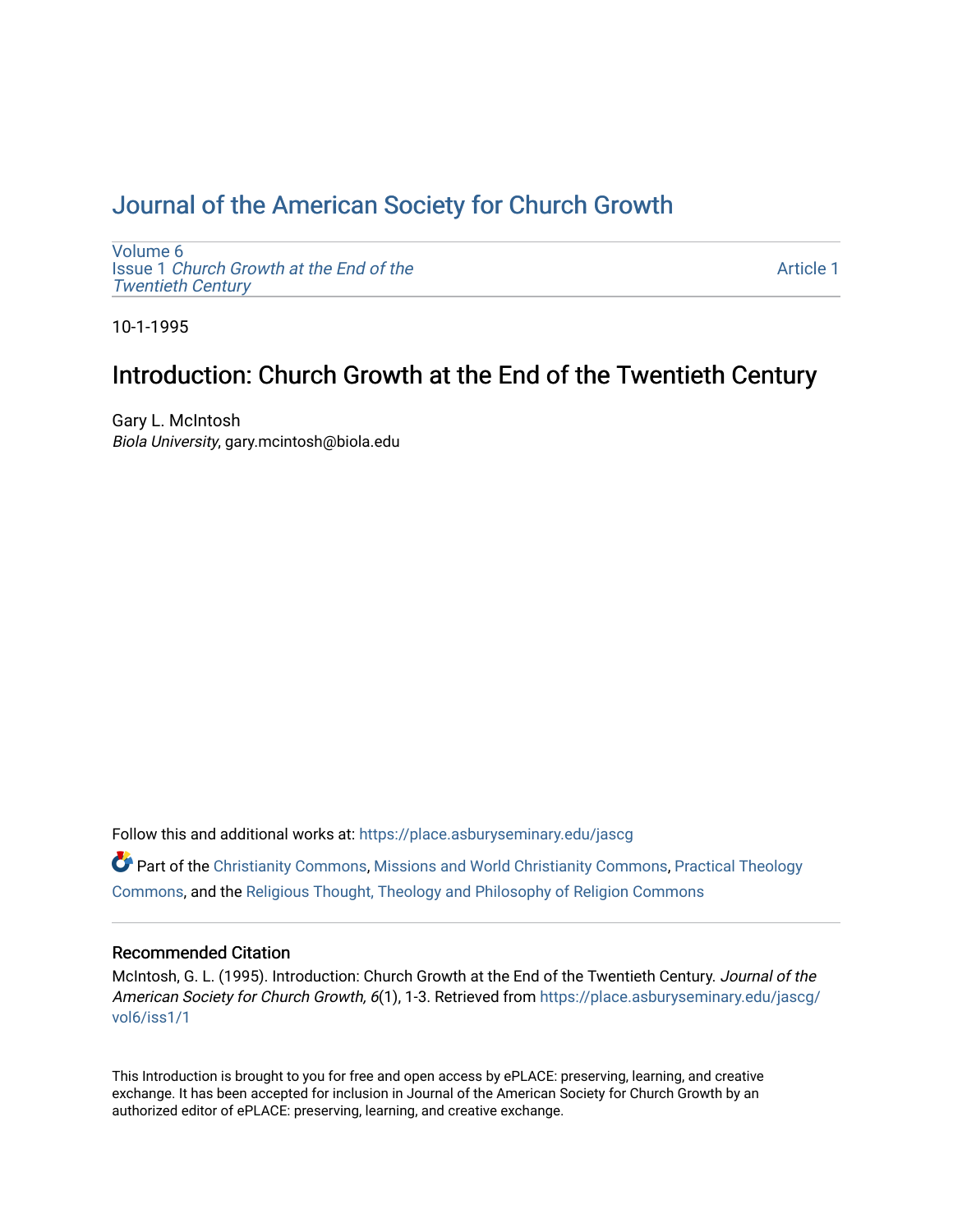### Church Growth At the End of the Twentieth Century Introduction

### Gary L. McIntosh, Editor

The Eleventh Annual Meeting of the American Society for Church Growth actually began in my heart and mind when we last met in Pasadena, California in November of 1993. At that meeting our president elect, Dr. John Vaughan, challenged us with his presidential address, "The Church Growth Movement: Offense to the Cross?"

Those who were in attendance at that banquet will remember that Dr. Vaughan alerted us to a new wave of growing criticism regarding the Church Growth Movement. He briefly listed specific accusations recently made against our movement by renowned leaders such as Os Guinness, John MacArthur, and others.

While many of the criticism's were not new, Dr. Vaughan asked us to reflect deeply on whether any truth existed in such criticisms. As he reminded us, our hearts and motives must be pure. Clearly none of us involved in the Church Growth Movement wish to be an "offense to the Cross." Rather all of us have given our lives to promote the "cause of the Gospel."

Building on Dr. Vaughan's address, I conducted a study to determine the attitudes and perceptions of Christian leaders in the United States toward the Church Growth Movement. My findings were noted last November 1994 in my presidential address at our American Society for Church Growth meeting in Houston, Texas.

In brief I discovered five key perceptions that Christian lead-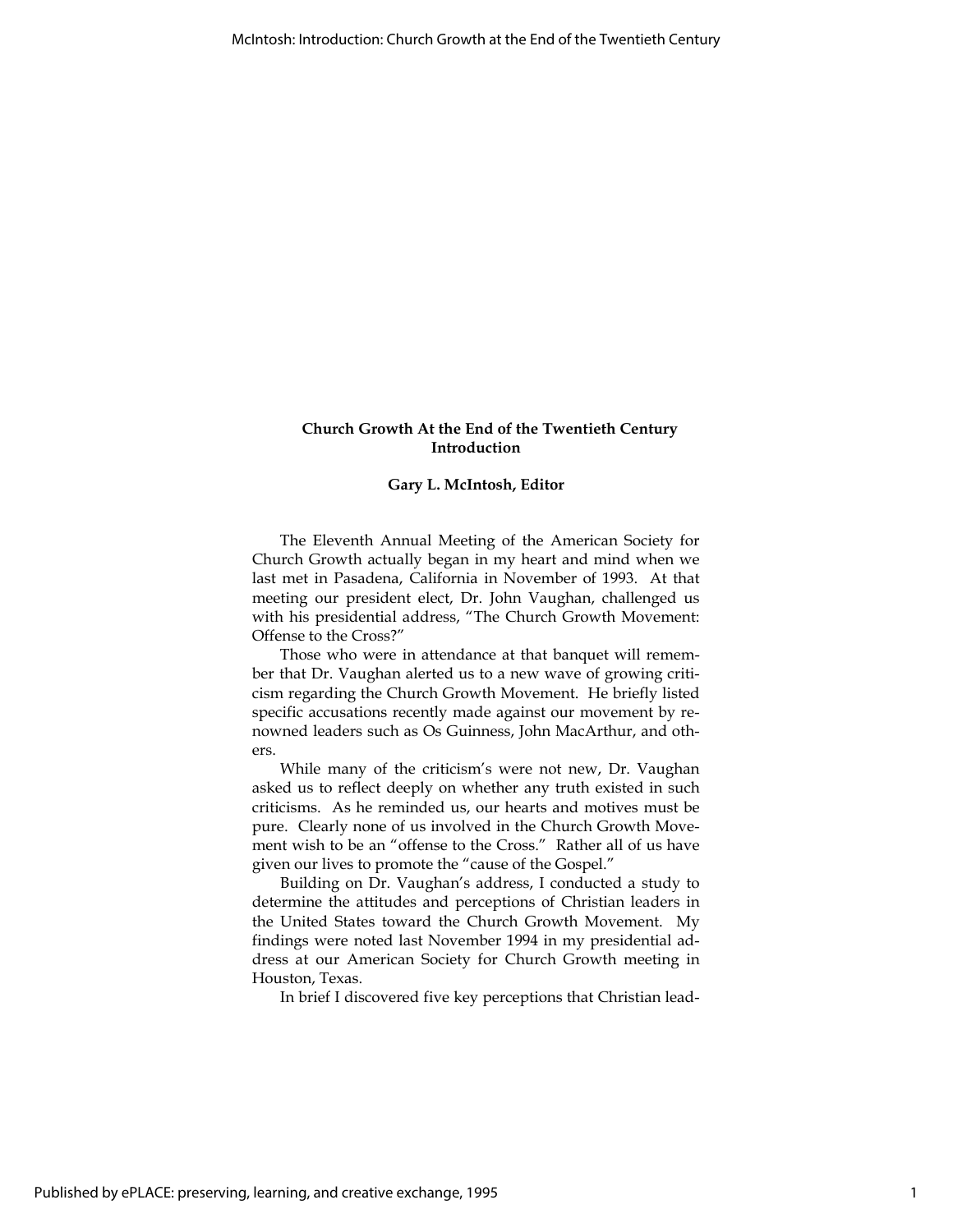2 Gary L. McIntosh

ers have about the Church Growth Movement (CGM) in the United States.

- The CGM is a viable movement. Leaders sense that the Church Growth Movement is beneficial to churches and overall interest in church growth remains high.
- The CGM is worthy of study. Leaders believe church growth principles increase a church's potential for growth and thus are worthy of investigation and application.
- The CGM is theologically sound. While some leaders have various individual concerns, there exists a general agreement that the core of the CGM is theologically sound.
- The CGM is misunderstood. Leaders continue to suffer from the perception that the CGM is primarily focused on improving existing methods and achieving numerical growth rather than bringing about effective evangelism.
- The CGM is in transition. Leaders express ambiguity regarding the future of the CGM and its influence on churches in the United States.

While we can take heart in the first three perceptions, we must wrestle seriously with the final two. Thus, in response to Dr. Vaughan's presidential address in 1993 and the results of my survey, I invited some "friendly" critics to present keynote addresses at the annual meeting of the American Society for Church Growth in November 1995 at Chicago, Illinois.

Three brave individuals accepted my invitation to address the members of the American Society for Church Growth: Dr. Duane Litfin, Dr. Walt Russell, and Dr. Thom S. Rainer. Each keynote lecture was followed by a response from two members of the society and concluded with a panel discussion answering questions submitted from the audience. In addition, two lectures opened and closed the meetings. All lectures and responses are published in this edition of the journal in the order in which they were presented at the meeting.